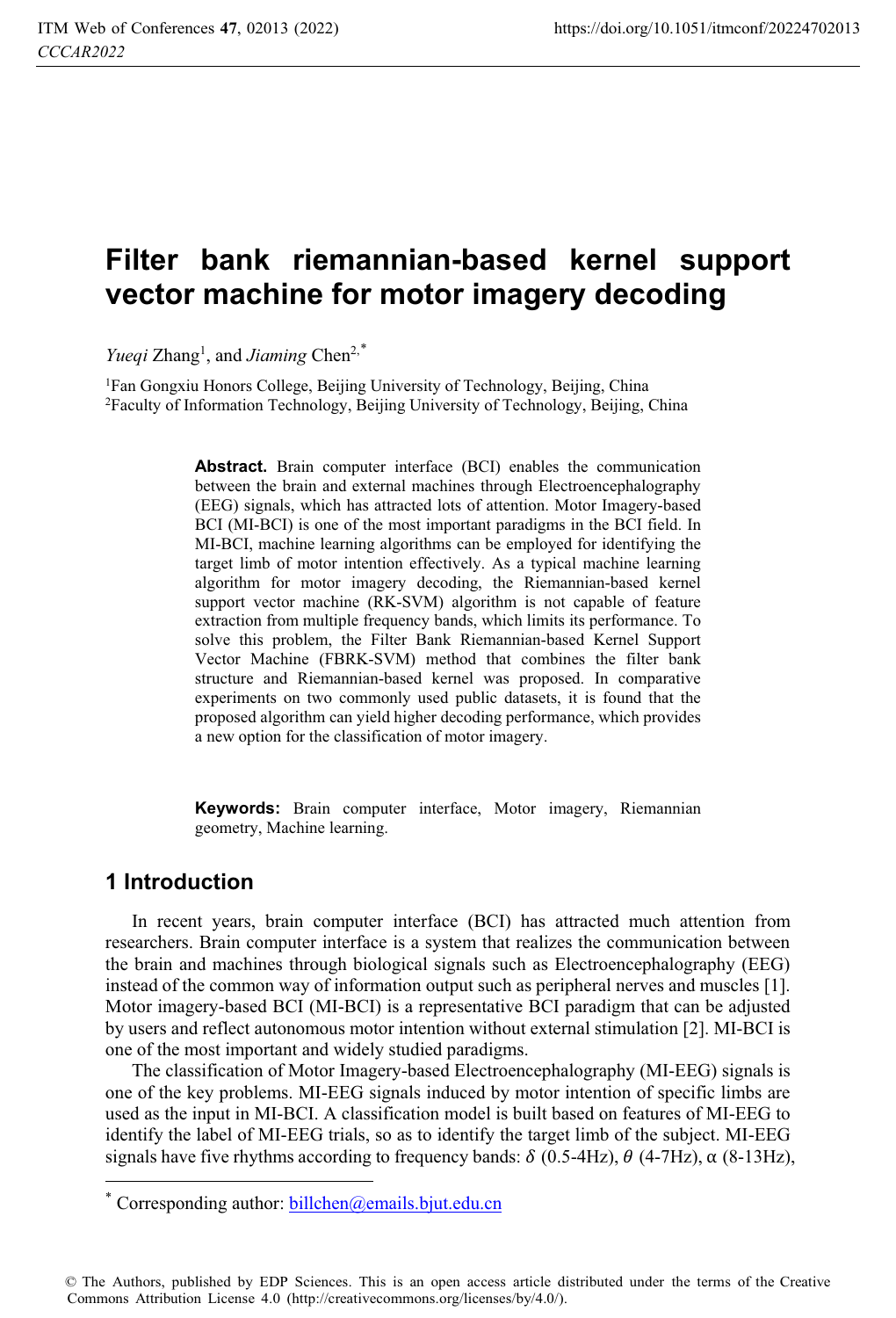$\beta$  (14-30Hz), and  $\gamma$  (30-100Hz), and Event-related desynchronization (ERD) and eventrelated synchronization (ERS) occurred in  $\alpha$  and  $\beta$  bands are considered to be induced by motor imagery [3]. Machine learning algorithms like Common Spatial Patterns (CSP) [4], Filter Bank Common Spatial Patterns (FBCSP) [5], and Riemannian geometry-based methods [6] are commonly used in MI-BCI for feature extraction based on MI-EEG [7]. In Riemannian geometry-based methods, the Riemannian-based Kernel Support Vector Machine algorithm [8] only extracts features from a single frequency band instead of features from fine-divided frequency bands, which limits the decoding performance. To solve this problem, the Filter Bank Riemannian-based kernel (FBRK) method was proposed to extract features from multiple frequency bands, and an MI decoding model based on FBRK and the support vector machine algorithm [9] was built to achieve higher classification performance.

The structure of this paper is as follows. Section 2 describes the Filter Bank Riemannianbased kernel Support Vector Machine method proposed in this paper. In Section 3, the performance of the three existing methods and the proposed method are compared through experiments. In Section 4, the conclusion of this paper is drawn.

## **2 Methods**

The structure of the proposed method is shown in figure 1. MI-EEG signals are filtered by 9 band-pass filters (with frequency bands of 4-8Hz, 8-12Hz, 12-16Hz, 16-20Hz, 20-24Hz, 24- 28Hz, 28-32Hz, 32-36Hz and 36-40Hz respectively) of a filter bank structure to obtain 9 groups of signals. This design enables feature extraction from different fine-split frequency bands, in order to extract the spatial information effectively from  $\theta$ ,  $\alpha$ ,  $\beta$ , and low  $\gamma$  bands. Then, the covariance matrices of filtered signals are estimated by the Oracle approving shrinkage (OAS) method, and then mapped to the tangent space by the Riemannian-based kernel (RK) to yield tangent space features (TS features). After concatenated, TS features are classified by the support vector machine algorithm to identify the target limbs.



**Fig. 1.** The structure of FBRK-SVM method.

#### **2.1 Feature extraction based on Riemannian-based kernel**

Trials and labels of MI-EEG are expressed as a  $N \times E \times T$  matrix X and a vector y with length N respectively where N is the number of trials F is the number of channels and T is length N respectively, where N is the number of trials, E is the number of channels, and T is<br>the number of sampling points. The data of trial i is recorded as X, whose label is y, where the number of sampling points. The data of trial *i* is recorded as  $X_i$  whose label is  $y_i$ , where  $i \in \{1, 2, ..., N\}$ . Given a set of MI-EEG trials and labels, a model f is trained to predict the category  $\hat{y}_i$  of an unseen trial. The covariance matrix of each trial is obtained before defining Riemannian-based kernel. The sample covariance matrix  $\Sigma_i$  of trial  $X_i$  ( $X_i \in \mathbb{R}^{E \times T}$ ) is computed, as shown in equation (1),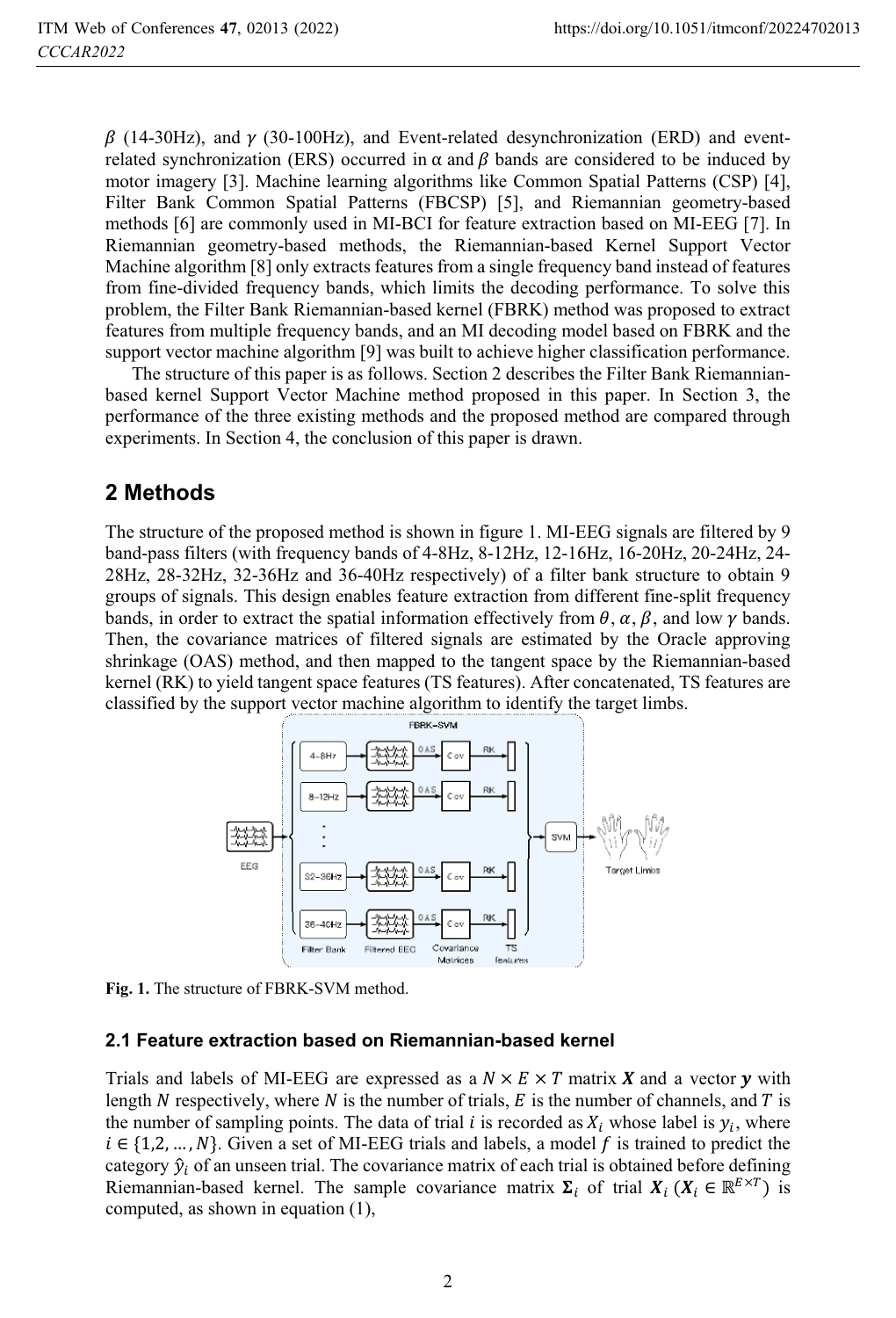$$
\Sigma_i = \frac{1}{N-1} X_i X_i^T \tag{1}
$$

Where  $X_i^r$  represents transpose of matrix  $X_i$ . To obtain more stable spatial information we employed the OAS method [10] to estimate the covariance  $\Gamma$ , as shown representation, we employed the OAS method [10] to estimate the covariance  $C_i$ , as shown in equation (2),

$$
\mathcal{C}_{i} = (1 - \hat{\rho})\Sigma_{i} + \hat{\rho}\widehat{\mathbf{F}}_{i}
$$
\n
$$
\widehat{\mathbf{F}}_{i} = \frac{Tr(\Sigma_{i})}{E}\mathbf{I}
$$
\n
$$
\hat{\rho} = min\left(\frac{\left(\frac{1-2}{E}\right)Tr(\Sigma_{i}^{2}) + Tr^{2}(\Sigma_{i})}{\left(\frac{T+1-2}{E}\right)\left[Tr(\Sigma_{i}^{2}) - \frac{Tr^{2}(\Sigma_{i})}{E}\right]}, 1\right)
$$
\n(2)

Where  $\hat{\rho}$  is the coefficient,  $F_i$  is the transformed sample covariance, and Tr is the trace<br>operation. Since the covariance matrix is a symmetric positive definition (SPD) matrix, the operation. Since the covariance matrix is a symmetric positive definition (SPD) matrix, the space of covariance matrices is an matrix space, which forms an Riemannian manifold of dimension  $E(E + 1)/2$ . To employ a vector-based classification algorithm, the symmetric positive definite covariance matrices are transformed by the modified half-vectorization [8] by taking the lower triangular matrix of symmetric positive definite matrix  $C_i$  (denoted as  $vect(\mathcal{C}_i)$  to obtain an column vector with length  $E(E + 1)/2$ .

The Riemannian-based kernel allows computing the scalar product on the Riemannian manifold by the scalar product on the tangent space. At point  $\mathcal C$  on the Riemannian manifold, a tangent space  $T_c \mathcal{M}$  can be constructed. With the projection of the Riemannian manifold to the tangent space, the tangent vector  $p_i$  on the tangent space (high-dimensional Euclidean space) is used to approximate  $C_i$  on the Riemannian manifold, as shown in figure 2.



**Fig. 2**. Riemannian manifold and the tangent space.

In Figure 2,  $d_R(C, C_i)$  indicates Riemannian distance [11] from point C to point  $C_i$ . The projection from points at Riemannian manifold to the tangent space can be computed by the mapping function  $\phi$ , as defined in equation (3),

$$
\boldsymbol{p}_i = \phi(\boldsymbol{C}_i) = Log_{\boldsymbol{C}}(\boldsymbol{C}_i) = \boldsymbol{C}^{1/2} log_{\boldsymbol{m}}(\boldsymbol{C}^{-1/2} \boldsymbol{C}_i \boldsymbol{C}^{-1/2}) \boldsymbol{C}^{1/2}
$$
(3)

Where  $\mathbf{C}_i$  is a symmetric positive definite matrix on a Riemannian manifold,  $\mathbf{p}_i$  is the tangent vector on tangent space  $T_c\mathcal{M}$ , and  $log(m(\cdot))$  denotes the logarithm of a matrix. Also, the mapping function from high-dimensional tangent space to Riemannian manifold is defined in equation (4):

$$
C_i = Exp_C(C_i) = C^{1/2} expm(C^{-1/2} p_i C^{-1/2}) C^{1/2}
$$
 (4)

Where  $expm(\cdot)$  denotes the exponential of a matrix. The scalar product of two tangent vectors  $p_1$  and  $p_2$  on the tangent space at point  $C$  are defined as:

$$
\langle p_1, p_2 \rangle_C = Tr(p_1 C^{-1} p_2 C^{-1}) \tag{5}
$$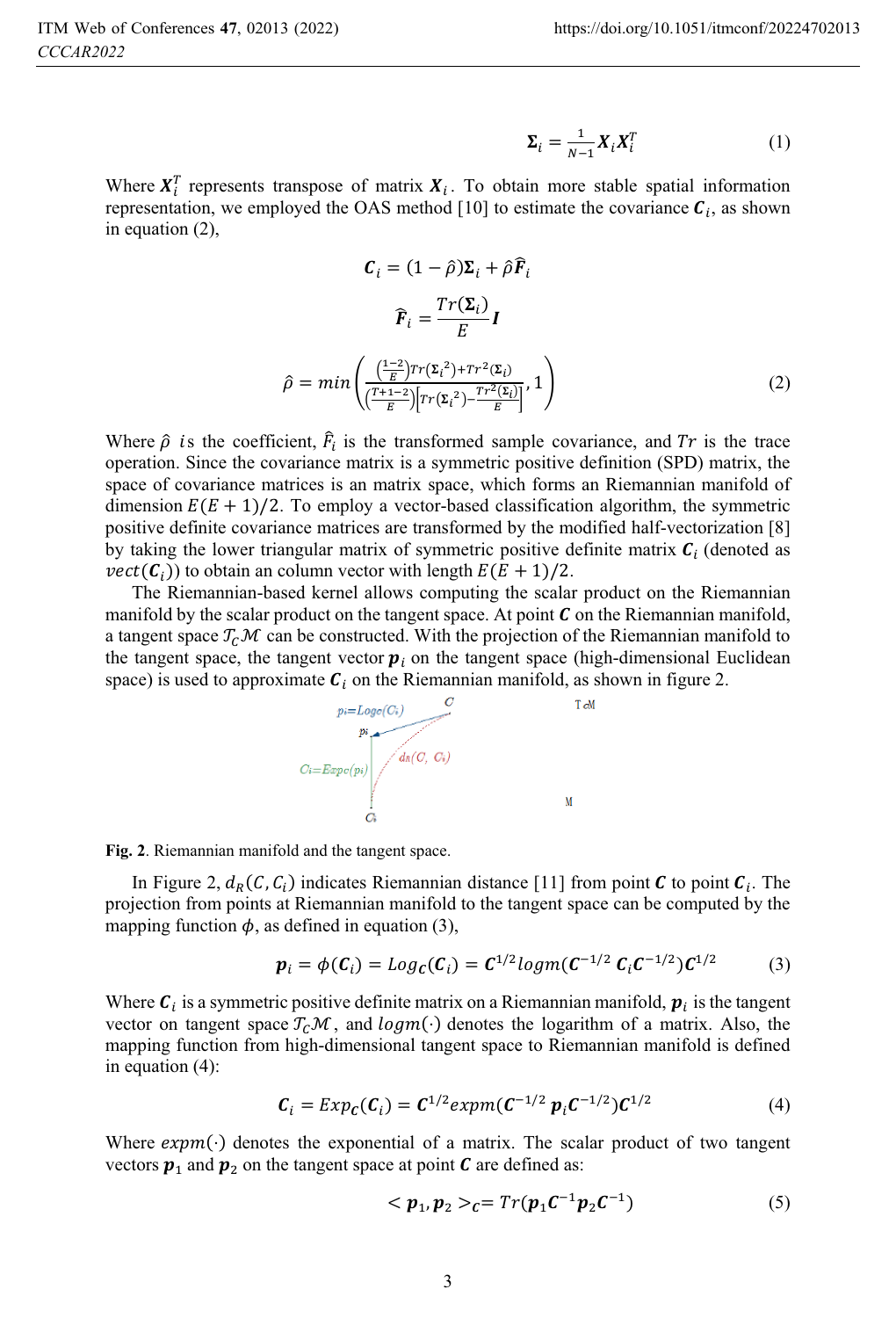If the point to form the tangent space is denoted as  $C_t$  (called the reference point [8]), the mapping function can also be written as  $\phi(C) = Log_{C_{\epsilon}}(C)$ .

The Riemannian-based kernel (RK)  $K_R$  can be obtained by projecting the scalar product of covariance matrices to scalar product of tangent vectors on the tangent space, and  $K_R$  can be denoted as the product of half-vectorized tangent vectors according to the definition of the trace operator, as shown in equation (6).

$$
K_R\big(\text{vect}(\mathcal{C}_i),\text{vect}(\mathcal{C}_j);\mathcal{C}_t\big)=<\phi(\mathcal{C}_i),\phi(\mathcal{C}_j)>c_t=\text{vect}(\mathbf{p}_i)^T\text{vect}(\mathbf{p}_j)\tag{6}
$$

where  $p_i$  is the tangent vector on the tangent space at point  $C_t$ .  $p_i$  is mapped from point  $C_i$ , as shown in equation (7).

$$
\boldsymbol{p}_i = \boldsymbol{C}_t^{-1/2} Log_{\boldsymbol{C}_t}(\boldsymbol{C}_i) \boldsymbol{C}_t^{-1/2} = logm(\boldsymbol{C}_t^{-1/2} \boldsymbol{C}_i \boldsymbol{C}_t^{-1/2})
$$
(7)

Since a valid scalar product is employed in the Riemannian-based kernel, the Riemannian-based kernel is a positive definite kernel function and respects the Mercer condition [8]. Methods based on the Riemannian-based kernel usually map the covariance matrices to the tangent space to obtain the tangent space features for effective feature extraction in the spatial domain.

#### **2.2 Filter bank structure combined with the Riemannian-based kernel**

In the filter bank structure, the filtered signals of each frequency band are transformed into tangent space features through the mapping function defined by the Riemannian-based kernel. Specifically, the covariance matrix  $\mathcal{C}_i^b$  of trial  $X_i^b$  filtered by band  $b(b \in \{1, \dots, B\})$  are computed manned to the tangent space and then half-vectorized to vield the tangent space computed, mapped to the tangent space, and then half-vectorized to yield the tangent space feature  $TF_i^b$  of frequency band b, as shown in equation (8),

$$
TF_i^b = \text{vect}(\boldsymbol{p}_i^b) = \text{vect}\left(\text{logm}\left(\boldsymbol{C}_t^{b^{-1/2}}\boldsymbol{C}_i^b\boldsymbol{C}_t^{b^{-1/2}}\right)\right) \tag{8}
$$

where  $\mathcal{C}_t^b$  is the reference point for covariance matrices of the trials filtered by band b, and  $\mathbf{r}^b$  is the corresponding tangent vector. Finally, the tangent space feature  $TF$ , can be obtained by concatenating B groups of tangent space features, as shown in equation (9).  $\frac{b}{i}$  is the corresponding tangent vector. Finally, the tangent space feature  $TF_i$  can be obtained v concatenating R groups of tangent space features, as shown in equation (9)

$$
TF_i = \begin{bmatrix} TF_i^1 \\ \vdots \\ TF_i^B \end{bmatrix} \tag{9}
$$

With the feature extraction method based on Filter Bank Riemannian-based kernel, the input sample  $(X, y)$  can be transformed into  $(TF, y)$ , where  $TF (TF \in \mathbb{R}^{N \times B \times E(E+1)/2})$ represents the tangent space feature extracted from MI-EEG data. Finally, combining  $(TF, y)$ with the support vector machine algorithm, the Filter Bank Riemannian-based kernel Support Vector Machine (FBRK-SVM) algorithm is employed for classification.

### **3 Experiment**

#### **3.1 Experiment setup**

BCI Competition IV Dataset IIa [12] (denoted as BCIC IV IIa below) and BCI Competition IV Dataset IIb [13] (denoted as BCIC IV IIb below) were used for validation. BCIC IV IIa is a public dataset with four MI tasks including left hand, right hand, feet, and tongue of 9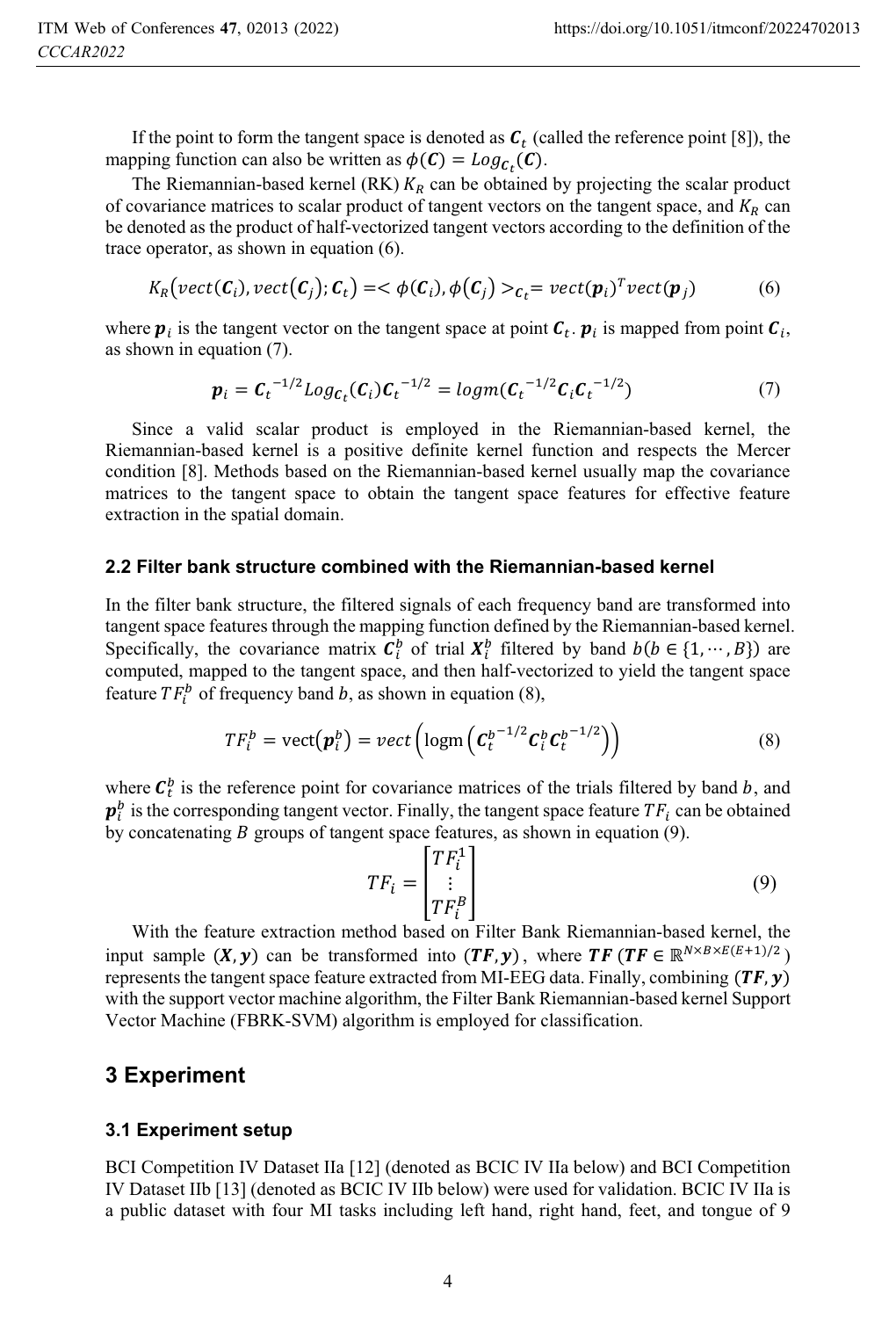subjects. MI-EEG signals were collected from 22 electrodes at a sampling rate of 250Hz, including 576 trials from two days (with one session in each day). Each session contains four types of trials, and each class contains 72 trials. The data from 0.5 to 2.5 seconds after the cue were extracted as a trial. BCIC IV IIb contains two MI tasks including left and right hands of 9 subjects. MI-EEG signals were collected from three electrodes, including five sessions. The first three sessions were used for training, including 400 trials (200 for the left hand and 200 for the right hand), and the last two sessions were used for testing, including 320 trials (160 for the left hand and 160 for the right hand). The data from 0 to 4 seconds after the cue were extracted as a trial. All trials were labelled (i.e., the target limb of each trial was marked).

Since features of MI-EEG between subjects are different, the classification accuracy of each subject was computed separately, and the mean accuracy of multiple subjects were used as the performance measurement of a model. All trials were pre-processed by the 1st order Butterworth band-pass filter. The frequency band of CSP and RK-SVM is 7-35Hz, and the frequency bands of methods with a filter bank structure are 4-8Hz, 8-12Hz, 12-16Hz, 16- 20Hz, 20-24Hz, 24-28Hz, 28-32Hz, 32-36Hz, and 36-40Hz.

#### **3.2 Results**

The performance of CSP-SVM, FBCSP-SVM, RK-SVM, and the proposed FBRK-SVM method were evaluated on the test set of BCIC IV IIa and BCIC IV IIb datasets. The results are shown in table 1, where the highest accuracy and kappa value are shown in bold. In both datasets, the mean accuracy and kappa value of FBRK-SVM are the highest among compared methods, which indicates that the proposed FBRK-SVM method can yield higher performance than other methods.

| Dataset            | Methods          | Mean Accuracy | Mean Kappa Value |
|--------------------|------------------|---------------|------------------|
| <b>BCIC IV IIa</b> | CSP-SVM          | 0.6380        | 0.5173           |
|                    | <b>FBCSP-SVM</b> | 0.6524        | 0.5366           |
|                    | RK-SVM           | 0.6259        | 0.5012           |
|                    | <b>FBRK-SVM</b>  | 0.7222        | 0.6296           |
| <b>BCIC IV IIb</b> | CSP-SVM          | 0.7183        | 0.6244           |
|                    | <b>FBCSP-SVM</b> | 0.7598        | 0.6797           |
|                    | RK-SVM           | 0.7251        | 0.6335           |
|                    | <b>FBRK-SVM</b>  | 0.7621        | 0.6828           |
|                    |                  |               |                  |

**Table 1.** Performance of compared methods on the test set of MI dataset.

# **4 Conclusion**

Combined with the filter bank structure and Riemannian-based kernel support vector machine algorithm, the FBRK-SVM method was proposed. Multiple groups of band-pass filters were employed to filter MI-EEG signals, and the OAS method was used for estimating the covariance matrix for higher robustness. Nine sets of tangent space features were extracted by Riemannian-based kernel and finally classified by the SVM algorithm. The performance of proposed FBRK-SVM algorithm on two MI datasets was compared with that of typical algorithms including CSP-SVM, FBCSP-SVM, and RK-SVM. It is found that the proposed algorithm has higher classification accuracy, up to 72.22%, and 76.21% on the two datasets respectively. Future work includes: (1) further improving the classification accuracy with the ensemble learning algorithm; (2) exploring the performance of the proposed method in inter-subject tasks.